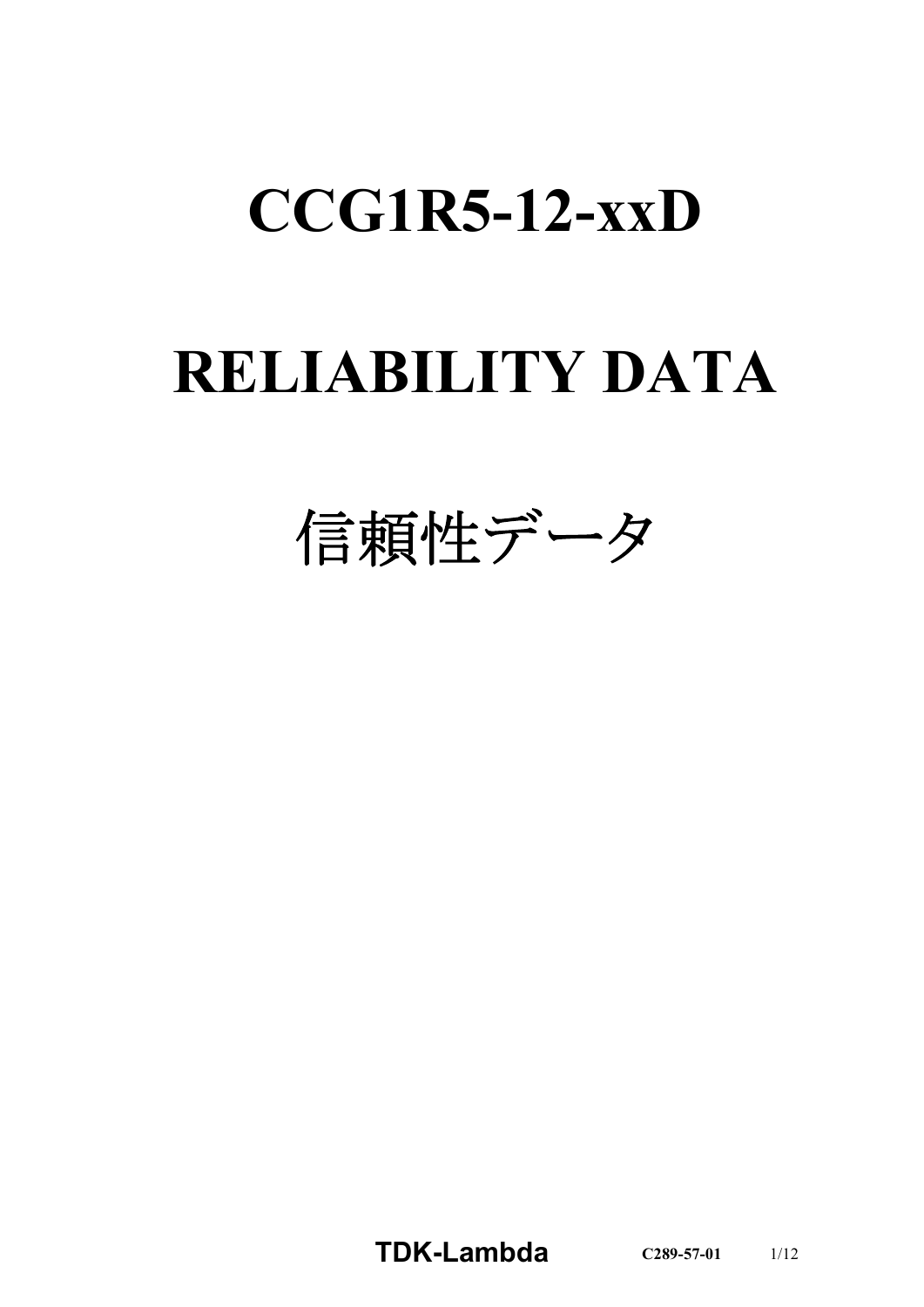#### *RWS 50B-600B Series* **CCG1R5-12-xxD**

# **INDEX**

#### PAGE

| 3. 主要部品温度上昇值 Main Components Temperature Rise AT List ················ 7 |    |
|--------------------------------------------------------------------------|----|
| 4. アブノーマル試験 Abnormal Test …………………………………………………… 8                         |    |
| 5. ノイズシミュレート試験 Noise Simulate Test ……………………………………                        | 10 |
| 6. その他試験 Other Test ……………………………………………………… 12                             |    |

### 使用記号 Terminology Used

|       | +Vin …… + 入力端子                 | + Input Terminal               |
|-------|--------------------------------|--------------------------------|
|       | -Vin …… 入力端子                   | - Input Terminal               |
|       | RC •・・・・・・・ リモートON/OFFコントロール端子 | Remote ON/OFF Control Terminal |
|       | +Vout …… + 出力端子                | $+$ Output Terminal            |
|       | -Vout ・・・・・・ - 出力端子            | - Output Terminal              |
|       | COM …… 共通グラウンド端子               | Common GND Terminal            |
|       | FG ······ フレームグラウンド            | Frame GND                      |
| $\pm$ | ・・・・・・ 接地                      | Earth                          |

※記載のデータは代表機種の測定結果ですが、全ての製品はほぼ同等の特性です。

当社標準測定条件における結果であり、参考値としてお考え願います。

The data is the measurement result of a representative model,

but all products show almost the same characteristics.

Test results are reference data based on our standard measurement condition.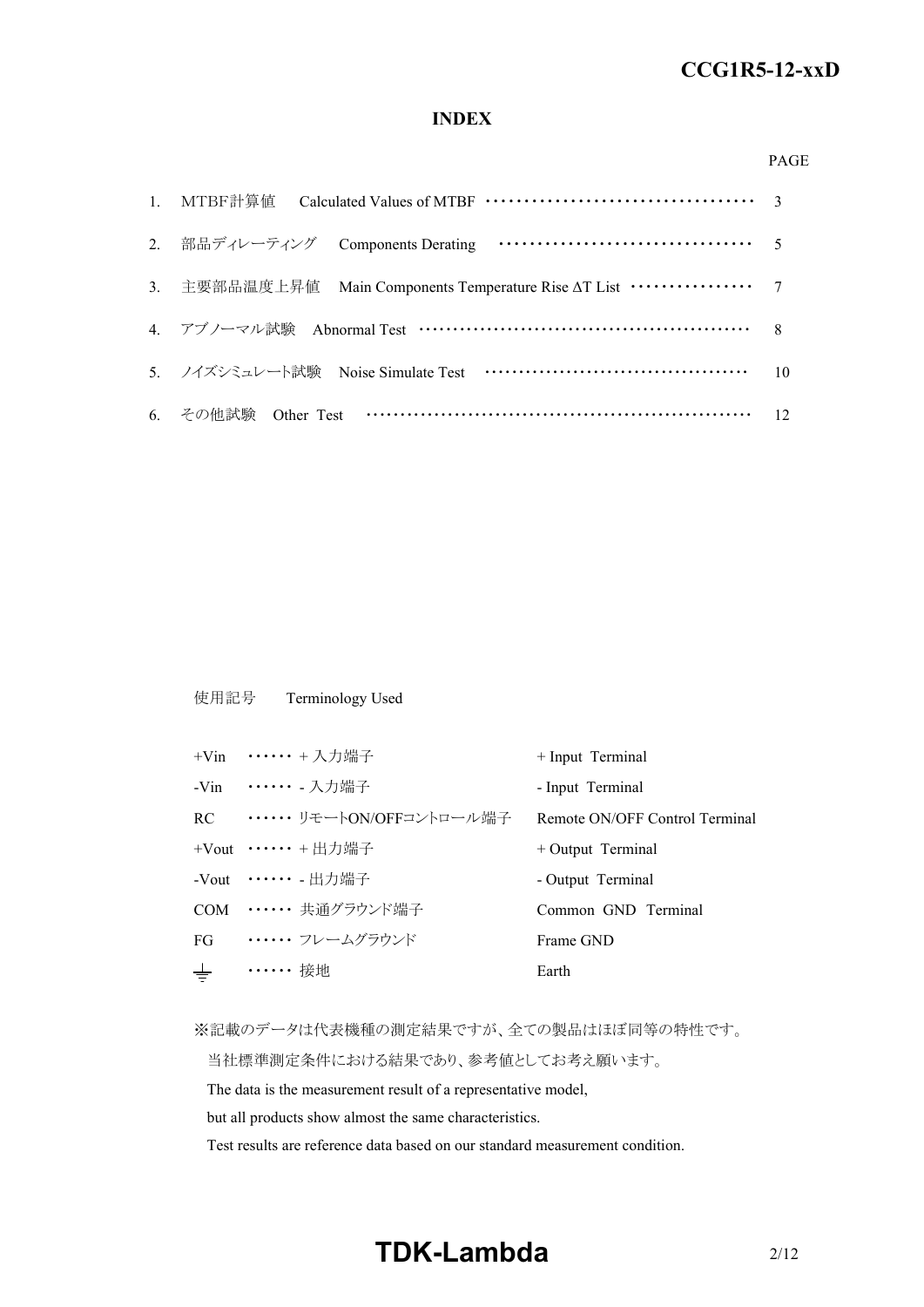# *RWS 50B-600B Series* **CCG1R5-12-xxD**

# **1. MTBF**計算値 **Calculated Values of MTBF**

### **MODEL : CCG1R5-12-12D**

### **(1)** 算出方法 **Calculating Method**

Telcordiaの部品ストレス解析法(\*1)で算出されています。 故障率λssは、それぞれの部品ごとに電気ストレスと動作温度によって決定されます。 Calculated based on parts stress reliability prediction of Telcordia(\*1). Individual failure rate λss is calculated by the electric stress and temperature rise of the each devices.

> \*1: Telcordia document "Reliability Prediction Procedure for Electronic Equipment" (Document number SR-332,Issue3)

$$
\langle \hat{\mathbf{g}} | \mathbf{H} \mathbf{x} \rangle \qquad MTBF = \frac{1}{\lambda_{equip}} = \frac{1}{\pi_E \sum_{i=1}^{m} N_i \cdot \lambda_{ssi}} \times 10^9 \qquad \text{iff } (\text{hours})
$$
\n
$$
\lambda_{ssi} = \lambda_{Gi} \cdot \pi_{Qi} \cdot \pi_{Si} \cdot \pi_{Ti}
$$

<sup>l</sup>*equip* : 全機器故障率 (FITs) Total Equipment failure rate (FITs = Failures in 10<sup>9</sup> hours)

$$
λ_{Gi}
$$
 : i 番目の部品に対する基礎故օ率   
\n $Generic failure rate for the ith device$ 

- <sup>p</sup>*Qi* : i番目の部品に対する品質ファクタ Quality factor for the ith device
- <sup>p</sup>*Si* : i番目の部品に対するストレスファクタ Stress factor for the ith device
- <sup>p</sup>*Ti* : i番目の部品に対する温度ファクタ Temperature factor for the ith device
- *m* : 異なる部品の数 Number of different device types
- *Ni* : i番目の部品の個数 Quantity of ith device type
- <sup>p</sup>*<sup>E</sup>* : 機器の環境ファクタ Equipment environmental factor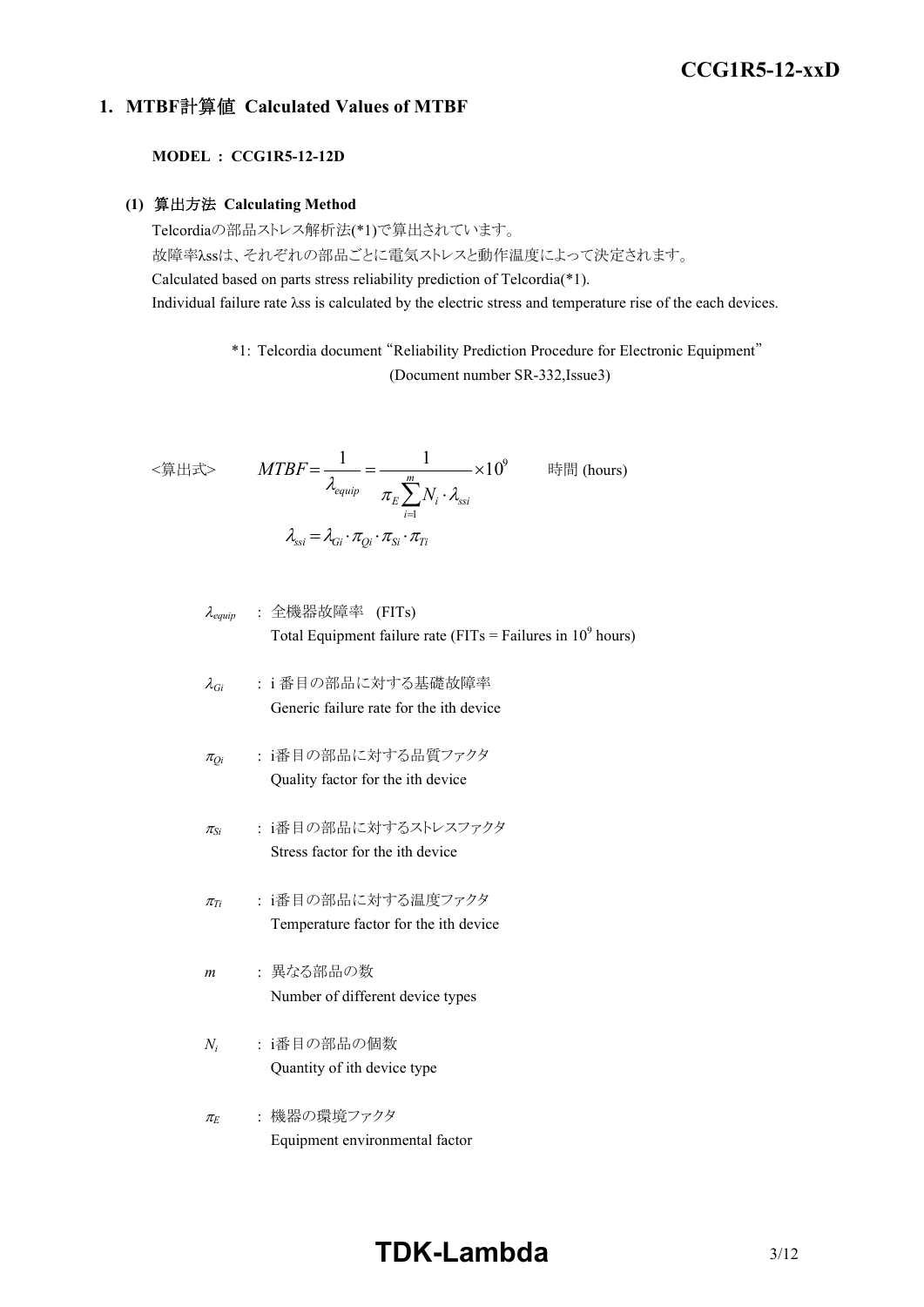# **(2) MTBF**値 **MTBF Values**

- 条件 Conditions
	- · 入力電圧 : 12VDC ·環境ファクタ : GF (Ground, Fixed) Input Voltage Environmental Factor



# **(2)-1 CCG1R5-12-12D**

| Ambient        |                              | <b>MTBF</b>                    |  |  |  |  |
|----------------|------------------------------|--------------------------------|--|--|--|--|
| temperature    | Output Current: 0.033A (50%) | Output Current : 0.065A (100%) |  |  |  |  |
| $25^{\circ}$ C | 17,386,836 (hours)           | 15,688,920 (hours)             |  |  |  |  |
| $40^{\circ}$ C | 11,307,393 (hours)           | 10,069,479 (hours)             |  |  |  |  |
| $60^{\circ}$ C | 5,524,861 (hours)            | 4,799,451 (hours)              |  |  |  |  |
| $85^{\circ}$ C | 1,806,878 (hours)            | 1,544,733 (hours)              |  |  |  |  |
| $92.5$ °C      | 1,232,717 (hours)            |                                |  |  |  |  |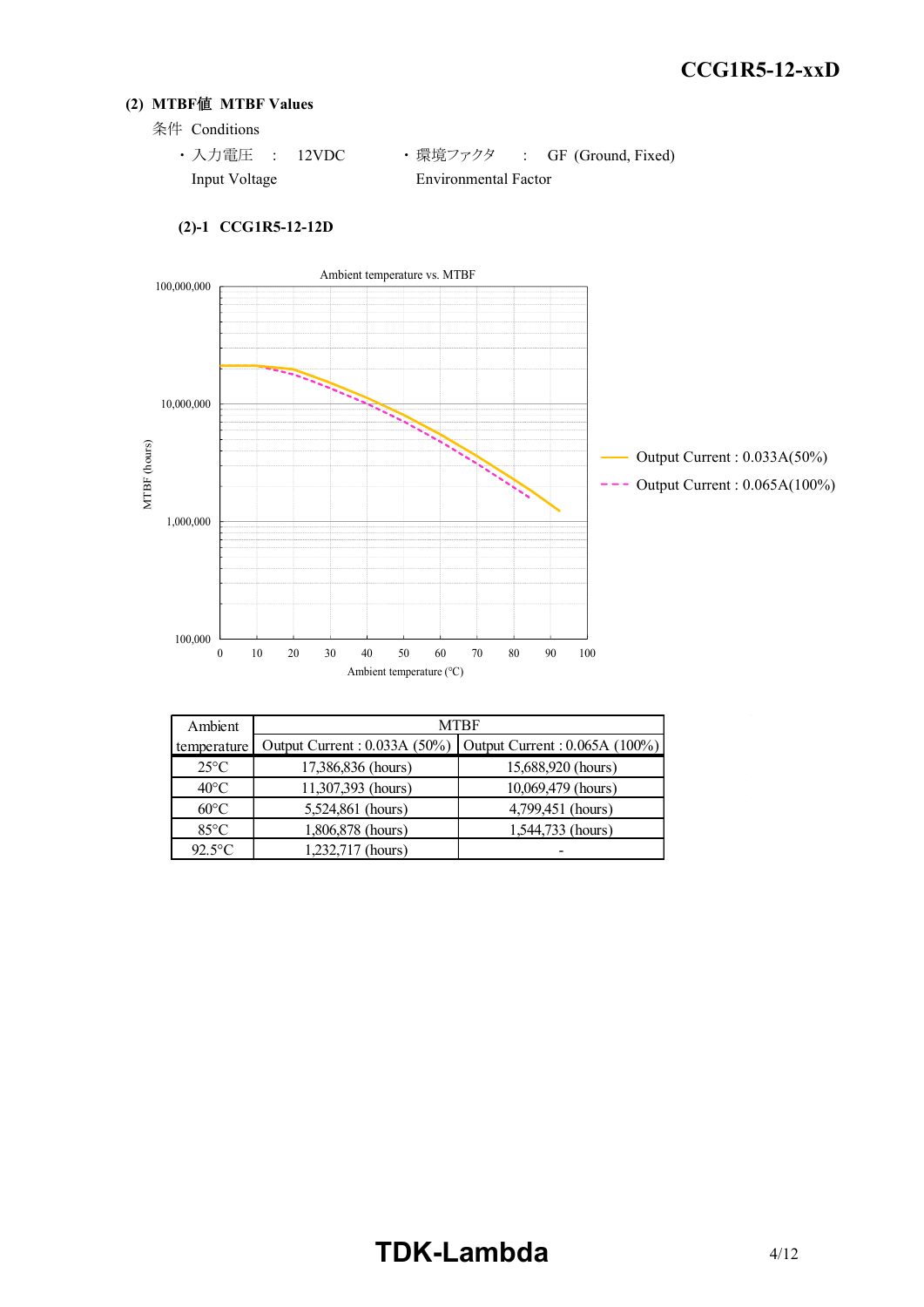# **2.** 部品ディレーティング **Components Derating**

### **MODEL : CCG1R5-12-12D**

### **(1)** 算出方法 **Calculating Method**

- (a) 測定方法 Measuring Method
	-
	-
	- ・ 取り付け : 水平置き
		- Mounting Horizontal
	- ・ 入力電圧 : 12VDC ・ 出力電流 : CCG1R5-12-12D 0.065A (100%) Input Voltage **Output Current**
	- 周囲温度 : 85°C · 哈却法 : 自然空冷 Ambient Temperature Cooling Natural Convection
- (b) 半導体 Semiconductors

ケース温度、消費電力、熱抵抗より使用状態の接合点温度を求め最大定格、接合点温度との比較を 求めました。

Compared with maximum junction temperature and actual one which is calculated based on case temperature, power dissipation and thermal impedance.

- (c) IC、抵抗、コンデンサ等 IC, Resistors, Capacitors, etc. 周囲温度、使用状態、消費電力など、個々の値は設計基準内に入っています。 Ambient temperature, operating condition, power dissipation and so on are within derating criteria.
- (d) 熱抵抗算出方法 Calculating method of thermal impedance

|                                     | $\theta_{j-c} = \frac{T_j(\text{max}) - T_c}{P_j(\text{max})}$ $\theta_{j-a} = \frac{T_j(\text{max}) - T_a}{P_j(\text{max})}$<br>$\theta_{j-l} = \frac{T_j(\text{max}) - T_l}{P_j(\text{max})}$ |  |
|-------------------------------------|-------------------------------------------------------------------------------------------------------------------------------------------------------------------------------------------------|--|
| $T_c$                               | : ディレーティングの始まるケース温度 一般に25°C<br>Case Temperature at Start Point of Derating; 25°C in General                                                                                                     |  |
| $T_a$                               | : ディレーティングの始まる周囲温度 一般に25℃<br>Ambient Temperature at Start Point of Derating; 25°C in General                                                                                                    |  |
| $T_I$                               | : ディレーティングの始まるリード温度 一般に25℃<br>Lead Temperature at Start Point of Derating; 25°C in General                                                                                                      |  |
| $(P_{ch}(\text{max}))$              | $P_i$ (max) : 最大接合点(チャネル)損失<br>Maximum Junction (channel) Dissipation                                                                                                                           |  |
| $(T_{ch}(\text{max}))$              | $T_j$ (max) : 最大接合点(チャネル)温度<br>Maximum Junction (channel) Temperature                                                                                                                           |  |
| $\theta_{j-c}$<br>$(\theta_{ch-c})$ | : 接合点(チャネル)からケースまでの熱抵抗<br>Thermal Impedance between Junction (channel) and Case                                                                                                                 |  |
| $\theta_{i-a}$<br>$(\theta_{ch-a})$ | : 接合点から周囲までの熱抵抗<br>Thermal Impedance between Junction (channel) and Air                                                                                                                         |  |
| $\theta_{i-l}$<br>$(\theta_{ch-l})$ | : 接合点からリードまでの熱抵抗<br>Thermal Impedance between Junction (channel) and Lead                                                                                                                       |  |

# **TDK-Lambda** 5/12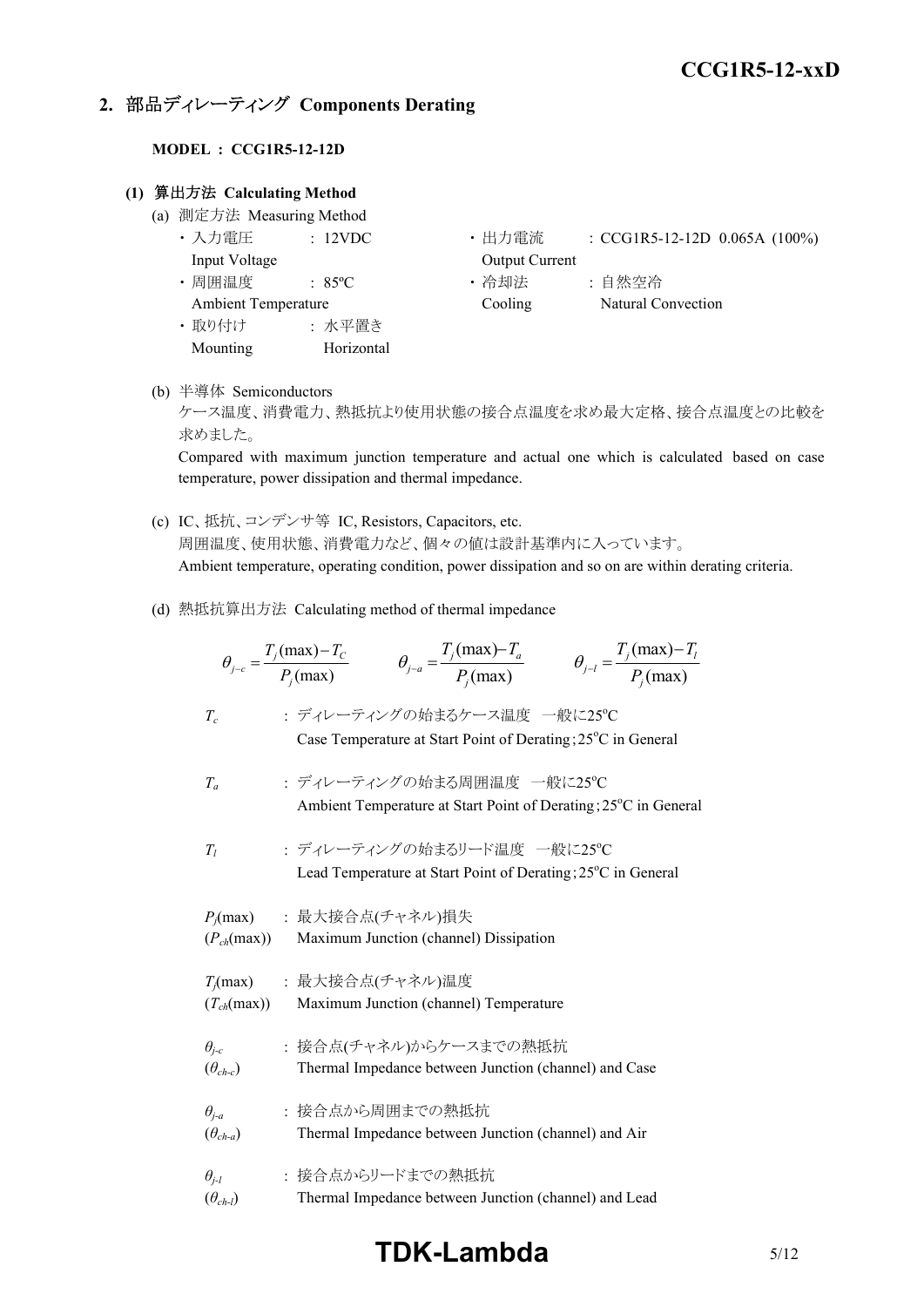| 部品番号             | 部品名                 | 最大定格                     | 使用状態                          | ディレーティング率       |
|------------------|---------------------|--------------------------|-------------------------------|-----------------|
| Location No.     | Part Name           | Maximum Rating           | <b>Actual Rating</b>          | Derating Factor |
| O1               | <b>CHIP MOS FET</b> | Tj(max): $150^{\circ}$ C | 105.0°C<br>Ti:                | 70.0%           |
| D <sub>101</sub> | <b>CHIP SBD</b>     | Tj(max): $150^{\circ}$ C | $101.6$ °C<br>Ti:             | 67.8%           |
| D <sub>102</sub> | <b>CHIP SBD</b>     | $Tj(max)$ : 150 °C       | $101.6$ °C<br>Ti:             | 67.8%           |
| A1               | CHIP IC             | $Tj(max)$ : 150 °C       | $103.3$ <sup>o</sup> C<br>Ti: | 68.9%           |
| A101             | CHIP IC             | $Tj(max)$ : 150 °C       | $101.2$ <sup>o</sup> C<br>Ti: | 67.5%           |
| PC1              | <b>CHIP COUPLER</b> | Tj(max): $125^{\circ}$ C | 102.3°C<br>Ti:                | 81.8%           |

# **(2)** 部品ディレーティング表 **Components Derating List**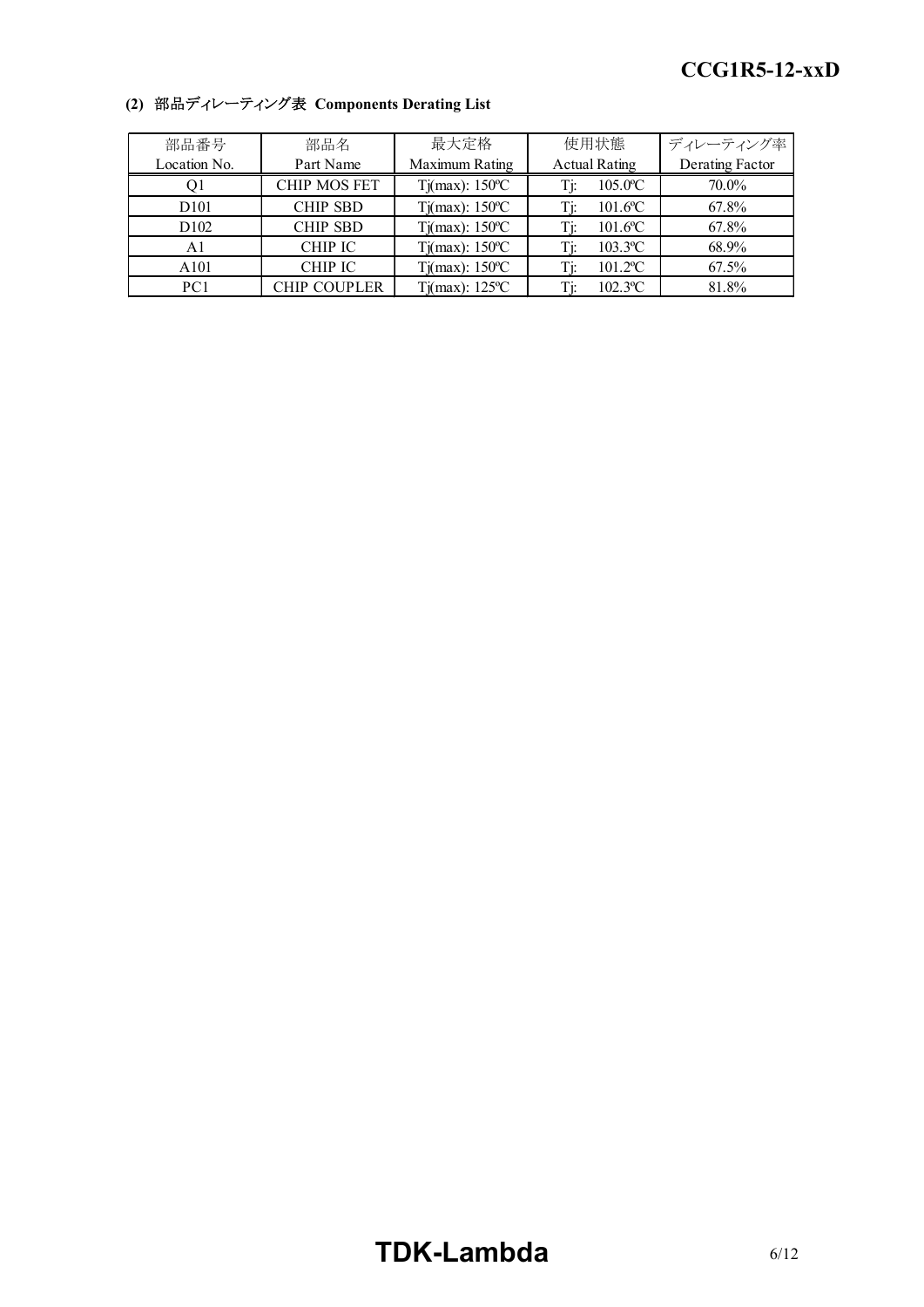#### *INSTRUCTION MANUAL* **3.** 主要部品温度上昇値 **Main Components Temperature Rise ΔT List**

**MODEL : CCG1R5-12-12D**





### **(2)** 測定結果 **Measuring Results**

| 部品番号              | 部品名                 | 温度上昇值 ΔT              |  |  |
|-------------------|---------------------|-----------------------|--|--|
| Location No.      | Part Name           | Temperature Rise      |  |  |
| Q1                | <b>CHIP MOS FET</b> | 18.9°C                |  |  |
| D <sub>10</sub> 1 | <b>CHIP SBD</b>     | $14.7$ <sup>o</sup> C |  |  |
| D <sub>102</sub>  | <b>CHIP SBD</b>     | 14.9°C                |  |  |
| A <sub>1</sub>    | <b>CHIP IC</b>      | 18.0°C                |  |  |
| A101              | <b>CHIP IC</b>      | $12.7^{\circ}$ C      |  |  |
| PC1               | <b>CHIP COUPLER</b> | $13.5$ °C             |  |  |
| L1                | <b>CHOKE COIL</b>   | $12.1^{\circ}$ C      |  |  |
| Τ1                | TRANS, PULSE        | $16.4$ °C             |  |  |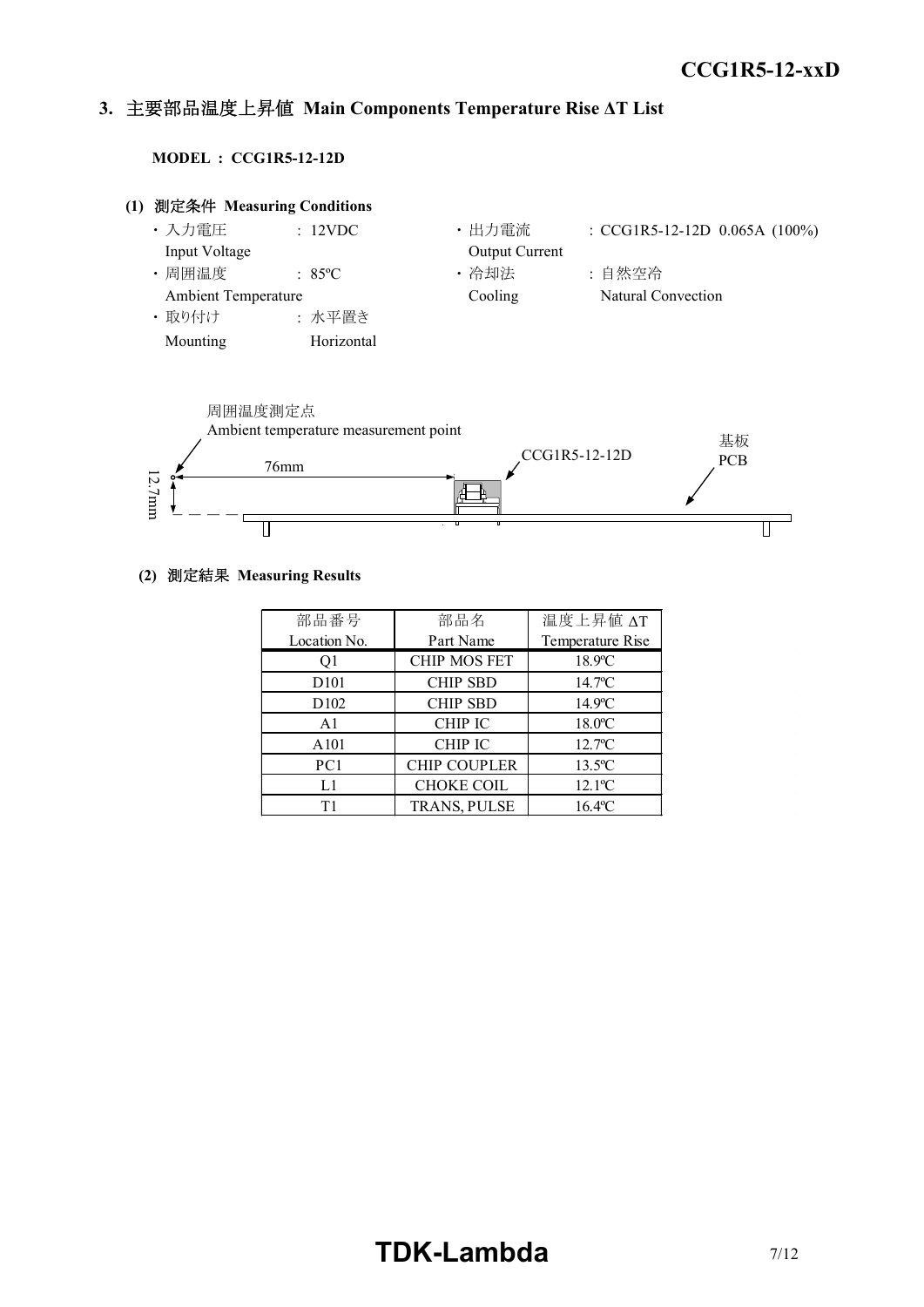# **4.** アブノーマル試験 **Abnormal Test**

## **MODEL : CCG1R5-12-12D**

## **(1)** 試験条件 **Test Conditions**

**・入力電圧 | 18VDC**  Input Voltage ・ 出力電流 : CCG1R5-12-12D 0.065A (100%) Output Current ・ 周囲温度 : 25ºC

Ambient Temperature

# **(2)** 試験回路 **Test Circuit**



 $\cdot$  E $\pm$  - $\vec{X}$  (F1) : 3.15A (DC86V11CT 3.15A, SOC) Fuse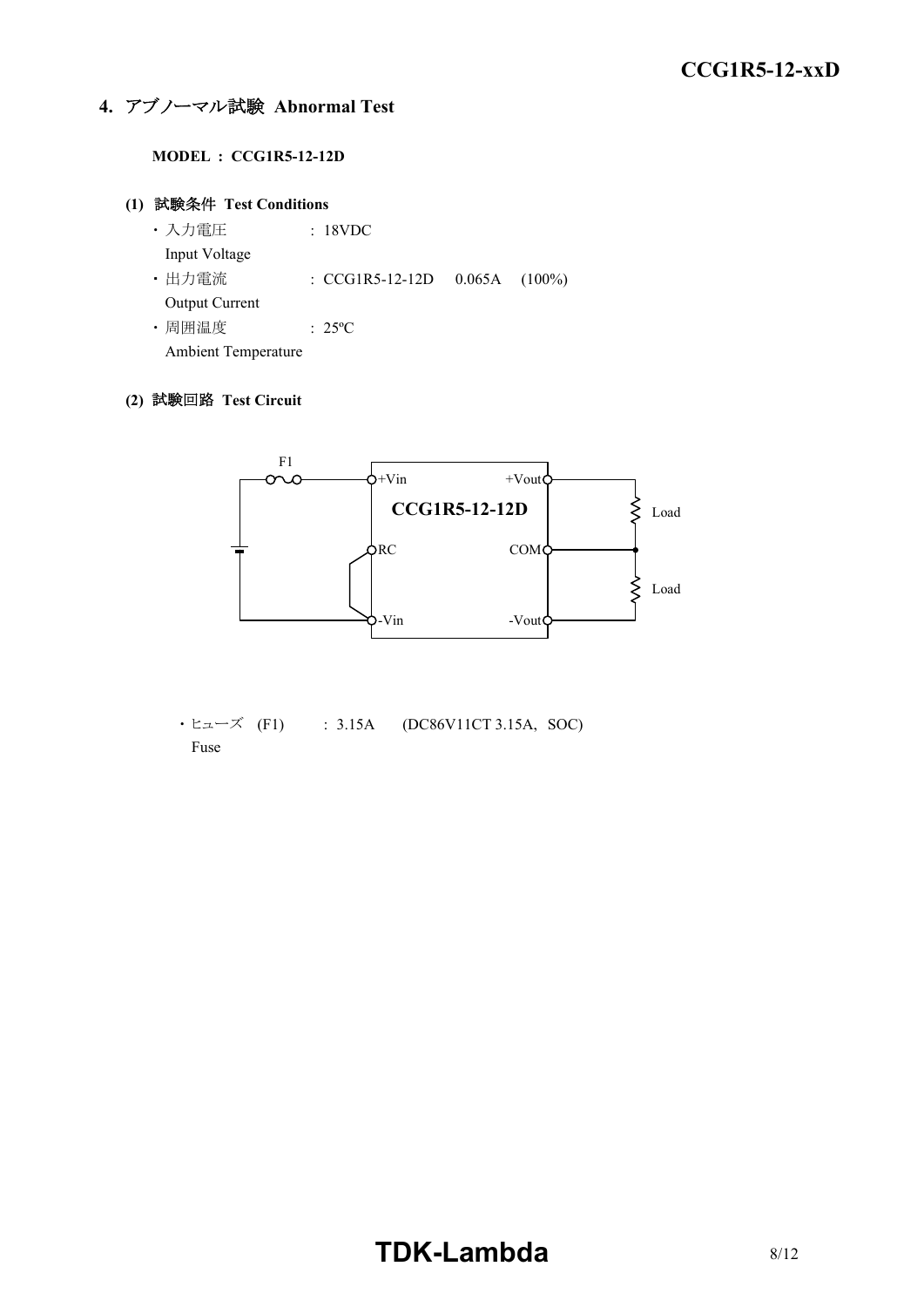#### *RWS 50B-600B Series* **CCG1R5-12-xxD**

# **(3)** 試験結果 **Test Results**

(Da:Damaged)

|                | Test position     |                                | mode                                                        | Test                                                                               | Test result |             |             |             |                                                                                |             |                                                                               |                                                  |                                               |                                   |                                   |                     |                                                                                                                         |
|----------------|-------------------|--------------------------------|-------------------------------------------------------------|------------------------------------------------------------------------------------|-------------|-------------|-------------|-------------|--------------------------------------------------------------------------------|-------------|-------------------------------------------------------------------------------|--------------------------------------------------|-----------------------------------------------|-----------------------------------|-----------------------------------|---------------------|-------------------------------------------------------------------------------------------------------------------------|
| No.            |                   |                                |                                                             |                                                                                    | a           | $\mathbf b$ | $\mathbf c$ | $\mathbf d$ | $\mathbf{e}% _{B}=\mathbf{e}_{B}+\mathbf{e}_{B}+\mathbf{e}_{B}+\mathbf{e}_{B}$ | $\mathbf f$ | $\mathbf{g}$                                                                  | h                                                | I                                             |                                   | $\mathbf k$                       | 1                   |                                                                                                                         |
|                |                   | 部品No. 試験端子                     | $\ddot{\checkmark}$<br>$\equiv$<br>$\mathbf{I}$<br>$\vdash$ | 才<br>$\overline{\phantom{a}}$<br>$\mathcal{I}^{\circ}$<br>$\overline{\phantom{a}}$ | 発<br>火      | 発煙          | 破<br>裂      | 異<br>臭      | 赤<br>熱                                                                         | 破<br>損      | ヒ<br>$\mathfrak{\text{I}}$<br>$\begin{array}{c} \hline \end{array}$<br>ズ<br>断 | $\bigcirc$<br>$\bar{\mathbf{V}}$<br>$\mathsf{P}$ | $\mathcal O$<br>$\mathbf C$<br>$\overline{P}$ | 出<br>力<br>断                       | 変化<br>$\vec{z}$<br>$\overline{L}$ | そ<br>$\varphi$<br>他 | 記事                                                                                                                      |
|                | Location<br>No.   | Test<br>point                  | Short                                                       | Open                                                                               | Fire        | Smoke       | Burst       | Smell       | Red hot                                                                        | Damaged     | blown<br>Fuse                                                                 |                                                  |                                               | output<br>$\overline{\mathsf{X}}$ | No change                         | Others              | Note                                                                                                                    |
|                |                   | $D-S$                          | 0                                                           |                                                                                    |             |             |             |             |                                                                                |             | $\bullet$                                                                     |                                                  |                                               | $\bullet$                         |                                   |                     |                                                                                                                         |
|                |                   | $D-G$                          | $\bullet$                                                   |                                                                                    |             |             |             |             |                                                                                |             | $\bullet$                                                                     |                                                  |                                               | e                                 |                                   |                     | Da:A1,R35,SH1                                                                                                           |
| $\mathbf{1}$   | Q1                | $G-S$                          | $\bullet$                                                   |                                                                                    |             |             |             |             |                                                                                |             |                                                                               |                                                  |                                               | 0                                 |                                   |                     |                                                                                                                         |
|                |                   | D                              |                                                             | $\bullet$                                                                          |             |             |             |             |                                                                                |             |                                                                               |                                                  |                                               | 0                                 |                                   |                     |                                                                                                                         |
|                |                   | $\mathbf S$<br>G               |                                                             | $\bullet$                                                                          |             |             |             |             |                                                                                |             |                                                                               |                                                  |                                               | O                                 |                                   |                     |                                                                                                                         |
|                |                   | $\mathbf{A}\text{-}\mathbf{K}$ | $\bullet$                                                   |                                                                                    |             |             |             |             |                                                                                |             |                                                                               |                                                  | ●                                             | $\bullet$                         |                                   |                     |                                                                                                                         |
| 2              | D <sub>10</sub> 1 | A/K                            |                                                             | C                                                                                  |             |             |             |             |                                                                                |             |                                                                               |                                                  |                                               |                                   |                                   | e                   | $\operatorname{Vo}(+)12\mathrm{V}\rightarrow 0\mathrm{V}, \operatorname{Vo}(\cdot)12\mathrm{V}\rightarrow 24\mathrm{V}$ |
|                |                   | $\mathbf{A}\text{-}\mathbf{K}$ | $\bullet$                                                   |                                                                                    |             |             |             |             |                                                                                |             |                                                                               |                                                  | ●                                             |                                   |                                   |                     |                                                                                                                         |
| 3              | D <sub>102</sub>  | $\mathbf{A} / \mathbf{K}$      |                                                             | $\bullet$                                                                          |             |             |             |             |                                                                                |             |                                                                               |                                                  |                                               |                                   |                                   | $\bullet$           | $\text{Vo}(+)12\text{V}\rightarrow 24\text{V}, \text{Vo}(-)12\text{V}\rightarrow 0\text{V}$                             |
|                |                   | $1 - 2$                        | $\bullet$                                                   |                                                                                    |             |             |             |             |                                                                                |             |                                                                               |                                                  | ●                                             |                                   |                                   | 0                   | 出力電圧増加 Output voltage increase                                                                                          |
|                |                   | $3 - 4$                        | $\bullet$                                                   |                                                                                    |             |             |             |             |                                                                                |             |                                                                               |                                                  |                                               | $\bullet$                         |                                   |                     |                                                                                                                         |
| $\overline{4}$ |                   | $\mathbf{1}$                   |                                                             | $\bullet$                                                                          |             |             |             |             |                                                                                |             |                                                                               |                                                  | c                                             |                                   |                                   | $\bullet$           | 出力電圧増加 Output voltage increase                                                                                          |
|                | PC1               | $\overline{2}$                 |                                                             | $\bullet$                                                                          |             |             |             |             |                                                                                |             |                                                                               |                                                  | O                                             |                                   |                                   | $\bullet$           | 出力電圧増加 Output voltage increase                                                                                          |
|                |                   | 3                              |                                                             |                                                                                    |             |             |             |             |                                                                                |             |                                                                               |                                                  | ●                                             |                                   |                                   | $\bullet$           | 出力電圧増加 Output voltage increase                                                                                          |
|                |                   | $\overline{4}$                 |                                                             | $\bullet$                                                                          |             |             |             |             |                                                                                |             |                                                                               |                                                  | $\bullet$                                     |                                   |                                   | $\bullet$           | 出力電圧増加 Output voltage increase                                                                                          |
| 5              | L1                |                                |                                                             |                                                                                    |             |             |             |             |                                                                                |             |                                                                               |                                                  |                                               |                                   |                                   |                     |                                                                                                                         |
|                |                   |                                |                                                             |                                                                                    |             |             |             |             |                                                                                |             |                                                                               |                                                  |                                               | ●                                 |                                   |                     |                                                                                                                         |
|                |                   | $1 - 2$                        | $\bullet$                                                   |                                                                                    |             |             |             |             |                                                                                |             | $\bullet$                                                                     |                                                  |                                               | $\bullet$                         |                                   |                     |                                                                                                                         |
|                |                   | $2 - 3$                        | ●                                                           |                                                                                    |             |             |             |             |                                                                                |             |                                                                               |                                                  | ●                                             |                                   |                                   |                     |                                                                                                                         |
|                |                   | $3 - 4$<br>$5 - 6$             | ●<br>$\bullet$                                              |                                                                                    |             |             |             |             |                                                                                |             |                                                                               |                                                  | $\bullet$                                     | $\bullet$                         |                                   |                     |                                                                                                                         |
|                |                   | $6 - 7$                        | $\bullet$                                                   |                                                                                    |             |             |             |             |                                                                                |             |                                                                               |                                                  | $\bullet$                                     |                                   |                                   |                     |                                                                                                                         |
|                |                   | $7 - 8$                        | ●                                                           |                                                                                    |             |             |             |             |                                                                                |             |                                                                               |                                                  | e                                             |                                   |                                   |                     |                                                                                                                         |
|                |                   | $\mathbf{1}$                   |                                                             | $\bullet$                                                                          |             |             |             |             |                                                                                |             |                                                                               |                                                  |                                               |                                   | $\bullet$                         |                     |                                                                                                                         |
| 6              | T <sub>1</sub>    | $\sqrt{2}$                     |                                                             | $\bullet$                                                                          |             |             |             |             |                                                                                |             |                                                                               |                                                  |                                               | $\bullet$                         |                                   |                     |                                                                                                                         |
|                |                   | $\mathfrak{Z}$                 |                                                             | $\bullet$                                                                          |             |             |             |             |                                                                                |             |                                                                               |                                                  |                                               | 0                                 |                                   |                     |                                                                                                                         |
|                |                   | $\overline{4}$                 |                                                             | ●                                                                                  |             |             |             |             |                                                                                |             |                                                                               |                                                  |                                               |                                   | ●                                 |                     |                                                                                                                         |
|                |                   | 5                              |                                                             | $\bullet$                                                                          |             |             |             |             |                                                                                |             |                                                                               |                                                  |                                               |                                   |                                   | $\bullet$           | $\operatorname{Vo}(+)12\mathrm{V}\rightarrow 24\mathrm{V}, \operatorname{Vo}(\cdot)12\mathrm{V}\rightarrow 0\mathrm{V}$ |
|                |                   | 6                              |                                                             | $\bullet$                                                                          |             |             |             |             |                                                                                |             |                                                                               |                                                  |                                               |                                   |                                   | $\bullet$           | $\text{Vo}(+)12\text{V}\rightarrow 0\text{V}, \text{Vo}(-)12\text{V}\rightarrow 24\text{V}$                             |
|                |                   | $\boldsymbol{7}$               |                                                             | $\bullet$                                                                          |             |             |             |             |                                                                                |             |                                                                               |                                                  |                                               |                                   |                                   | ●                   | $\operatorname{Vo}(+)12\mathrm{V}\rightarrow 24\mathrm{V}, \operatorname{Vo}(\cdot)12\mathrm{V}\rightarrow 0\mathrm{V}$ |
|                |                   | $\,8\,$                        |                                                             | $\bullet$                                                                          |             |             |             |             |                                                                                |             |                                                                               |                                                  |                                               |                                   |                                   | $\bullet$           | $\operatorname{Vo}(+)12\mathrm{V}\rightarrow 0\mathrm{V}, \operatorname{Vo}(\cdot)12\mathrm{V}\rightarrow 24\mathrm{V}$ |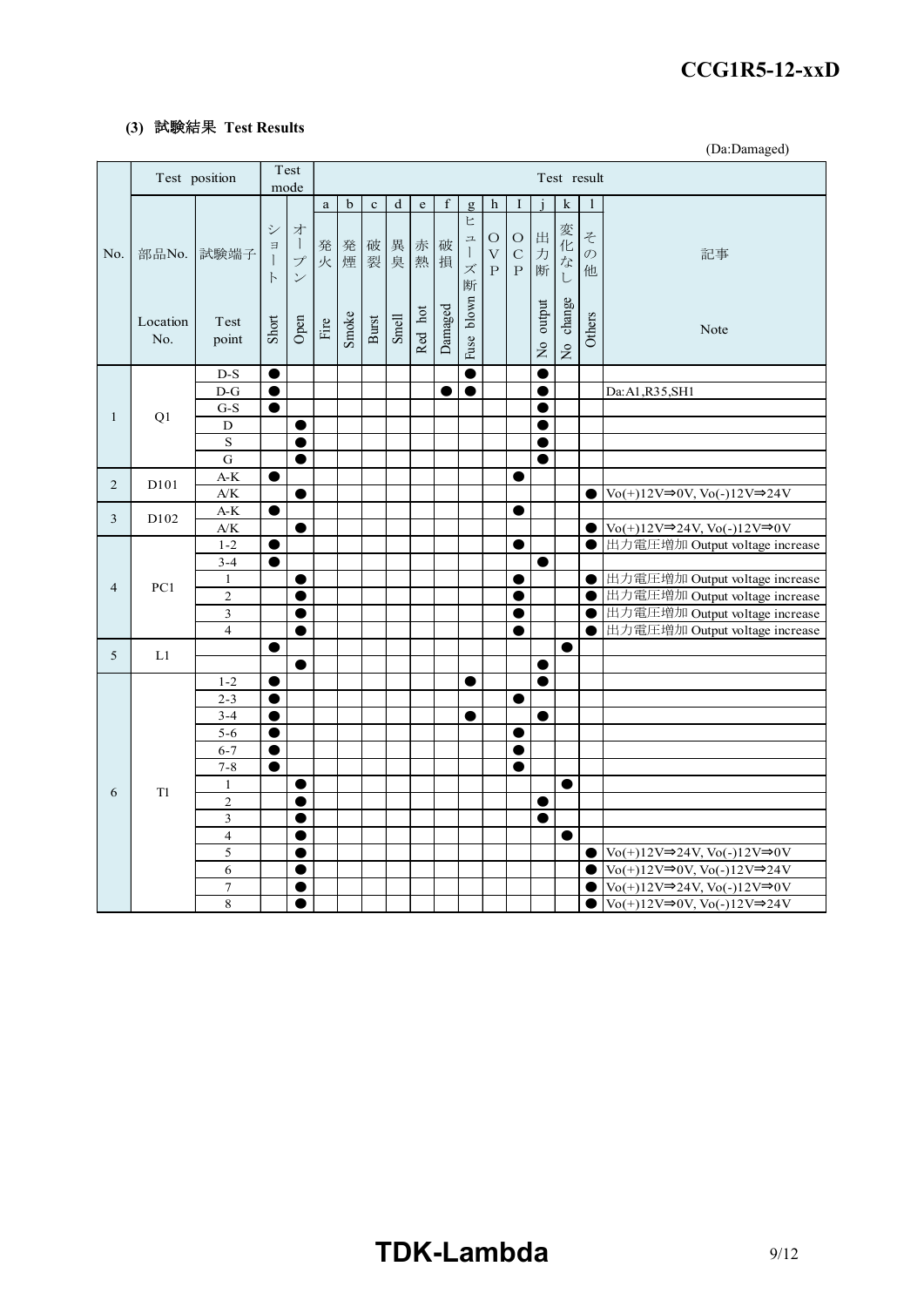# **5.** ノイズシミュレート試験 **Noise Simulate Test**

**MODEL : CCG1R5-12-15D**

| (1) 使用装置 Equipment Used                             |                              |                         |                    |        |
|-----------------------------------------------------|------------------------------|-------------------------|--------------------|--------|
| ・ ノイズシミュレーター   : INS-AX2-450TH                      |                              |                         | (Noise Laboratory) |        |
| Noise Simulator                                     |                              |                         |                    |        |
| · カップリングクランプ : CA-805B                              |                              |                         | (Noise Laboratory) |        |
| Coupling Clamp                                      |                              |                         |                    |        |
| (2) 供試電源台数 The number of D.U.T. (Device Under Test) |                              |                         |                    |        |
| $\cdot$ CCG1R5-12-15D                               | : $1 \oplus (1 \text{unit})$ |                         |                    |        |
|                                                     |                              |                         |                    |        |
| (3) 試験条件 Test Conditions                            |                              |                         |                    |        |
| ・入力電圧                                               | : 12VDC                      |                         |                    |        |
| Input Voltage                                       |                              |                         |                    |        |
| ・出力電圧                                               | : 定格                         |                         |                    |        |
| Output Voltage                                      | Rated                        |                         |                    |        |
| · 出力電流                                              | $\cdot$ CCG1R5-12-15D        | 0A,0.05A                | $(0\%, 100\%)$     |        |
| <b>Output Current</b>                               |                              |                         |                    |        |
| ・極性                                                 | $+$ , $-$                    |                         |                    |        |
| Polarity                                            |                              |                         |                    |        |
| ・ノイズ電圧                                              |                              | : 入力ポート 2kV、            | 信号ポート              | 0.75kV |
| Noise Level                                         | Input Port 2kV,              |                         | Signal Port 0.75kV |        |
| ・印加モード                                              |                              | : 入力ポート ノーマル、 信号ポート コモン |                    |        |
| Mode                                                | <b>Input Port</b>            | Normal,                 | <b>Signal Port</b> | Common |
| ・パルス幅                                               | : $50 \sim 1000$ ns          |                         |                    |        |
| Pulse Width                                         |                              |                         |                    |        |
| ・トリガ選択                                              | : Line                       |                         |                    |        |
| Trigger Select                                      |                              |                         |                    |        |
| · 周囲温度                                              | $: 25^{\circ}C$              |                         |                    |        |
| <b>Ambient Temperature</b>                          |                              |                         |                    |        |

# **(4)** 判定条件 **Acceptable Conditions**

1.試験中、5%を超える出力電圧の変動のない事

The regulation of output voltage must not exceed 5% of initial value during test.

2.試験後の出力電圧は初期値から変動していない事

The output voltage must be within the regulation of specification after the test.

3.発煙・発火のない事 Smoke and fire are not allowed.

# **(5)** 試験回路 **Test Circuit**

A. 入力ポート(+Vin、-Vin)に規定のインパルス・ノイズをノーマルモードで印加する Apply the specified Impulse Noise to the Input Ports(+Vin, -Vin) with Normal Mode

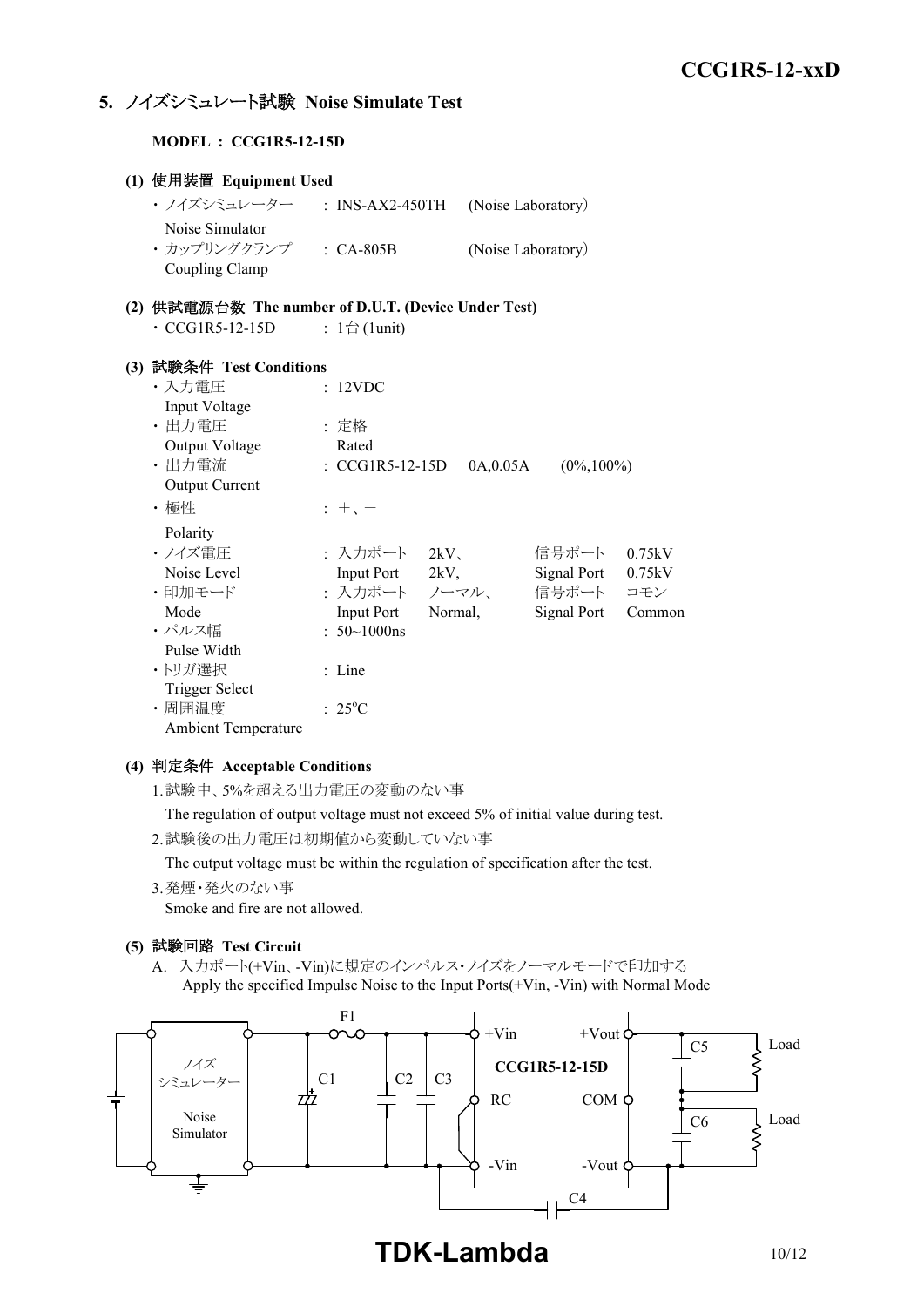*INSTRUCTION MANUAL* B. 信号ポート(RC、-Vin)に規定のインパルス・ノイズをコモンモードで印加する Apply the specified Impulse Noise to the Signal Ports(RC,-Vin) with Common Mode.



- ・ 電解コンデンサ (C1) : 25V 47μF (ELXZ250ELL470MFB5D, Nippon Chemi-Con) Electrolytic Cap. ・ セラミックコンデンサ (C2, C3) : 25V 10μF (C3216X7R1E106K, TDK) Ceramic Cap. ・ セラミックコンデンサ (C4) : 2kV 1000pF (C4520X7R3D102K, TDK) Ceramic Cap. ・ セラミックコンデンサ (C5,C6) : 25V 10μF (C3216X7R1E106K, TDK) Ceramic Cap  $\cdot$  ヒューズ (F1) : 3.15A (DC86V11CT 3.15A, SOC) Fuse
- **(6)** 試験結果 **Test Results**

合格 **OK**